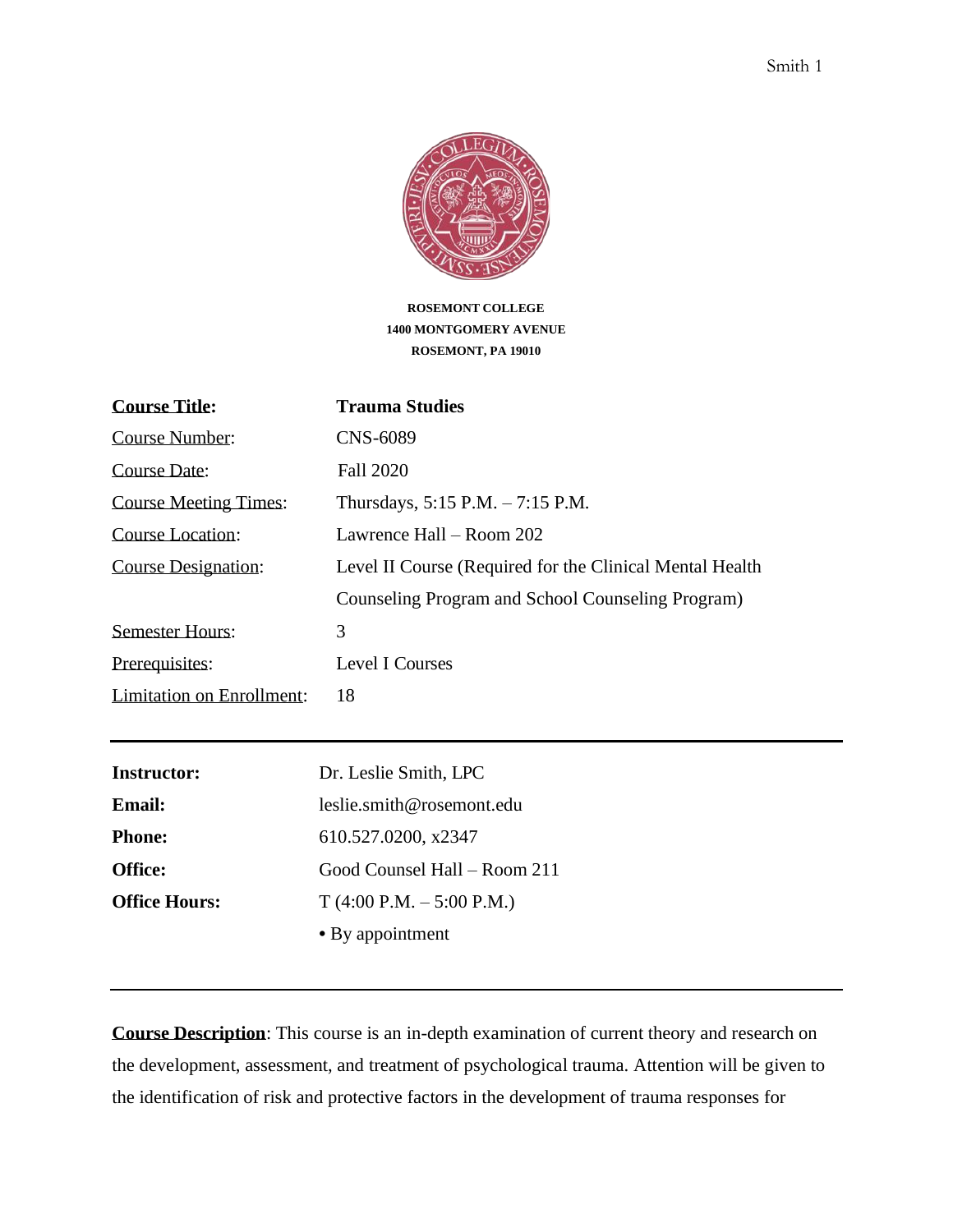individuals across the lifespan with various mental health needs. Evidence-based assessment and treatment techniques are reviewed, including utilization of DSM criteria and early warning signs and symptoms.

**Rosemont Mission Statement**: Rosemont College is a community of lifelong learners dedicated to academic excellence and fostering joy in the pursuit of knowledge. Rosemont College seeks to develop in all members of the community open and critical minds, the ability to make reasoned moral decisions, and a sense of responsibility to serve others in our global society. Rooted in Catholicism, Rosemont welcomes all faiths and is guided by the educational principles of Cornelia Connelly and the Society of the Holy Child Jesus to meet the needs of the time. Rosemont College values trust in and reverence for the dignity of each person, diversity with a commitment to building an intercultural community, persistence and courage in promoting justice with compassion, and care for the Earth as our common home.

**Professional Performance Evaluation:** Rosemont College has identified five professional dispositions that relate to the goals of the Graduate Counseling program. Faculty members will evaluate each student on their professional dispositions during each course at the conclusion of the semester using the Professional Performance Evaluation Form.

1. **Flexibility/Openness:** Open willingness to different perspectives; Flexible to new demands, the environment, and accept necessary changes; Search for peer opinions, accept constructive feedback, and incorporate feedback from peers

2. **Collaboration:** Accept mistakes, avoid blame, apply feedback toward growth, and monitor self for professionalism; Reach consensus, initiate compromise, and show concern for group goals; Invite feedback, incorporate supervisory feedback, and give feedback

3. **Awareness:** Awareness of own impact on others; Ability to deal with conflict; ability to express feelings effectively and appropriately; Understand and demonstrate multicultural concerns and social justice. Identification of biases and prejudices of self and society.

4. **Initiative and Motivation:** Met or exceed all of the class requirements, showed creativity; Adhere to school and SPGS policies; Proficient graduate level oral and written skills

5. **Responsibility:** Maintain professional boundaries, sensitive to diversity, safeguard confidentiality, Dedication to Counseling Profession; Attend and adhere to Ethical Standards

This syllabus is provided to you as a means of conveying what you should expect from this course. It outlines the responsibilities of the instructor in conducting the class – the course content, planned scheduled of classes and assignments, grade components, and method(s) of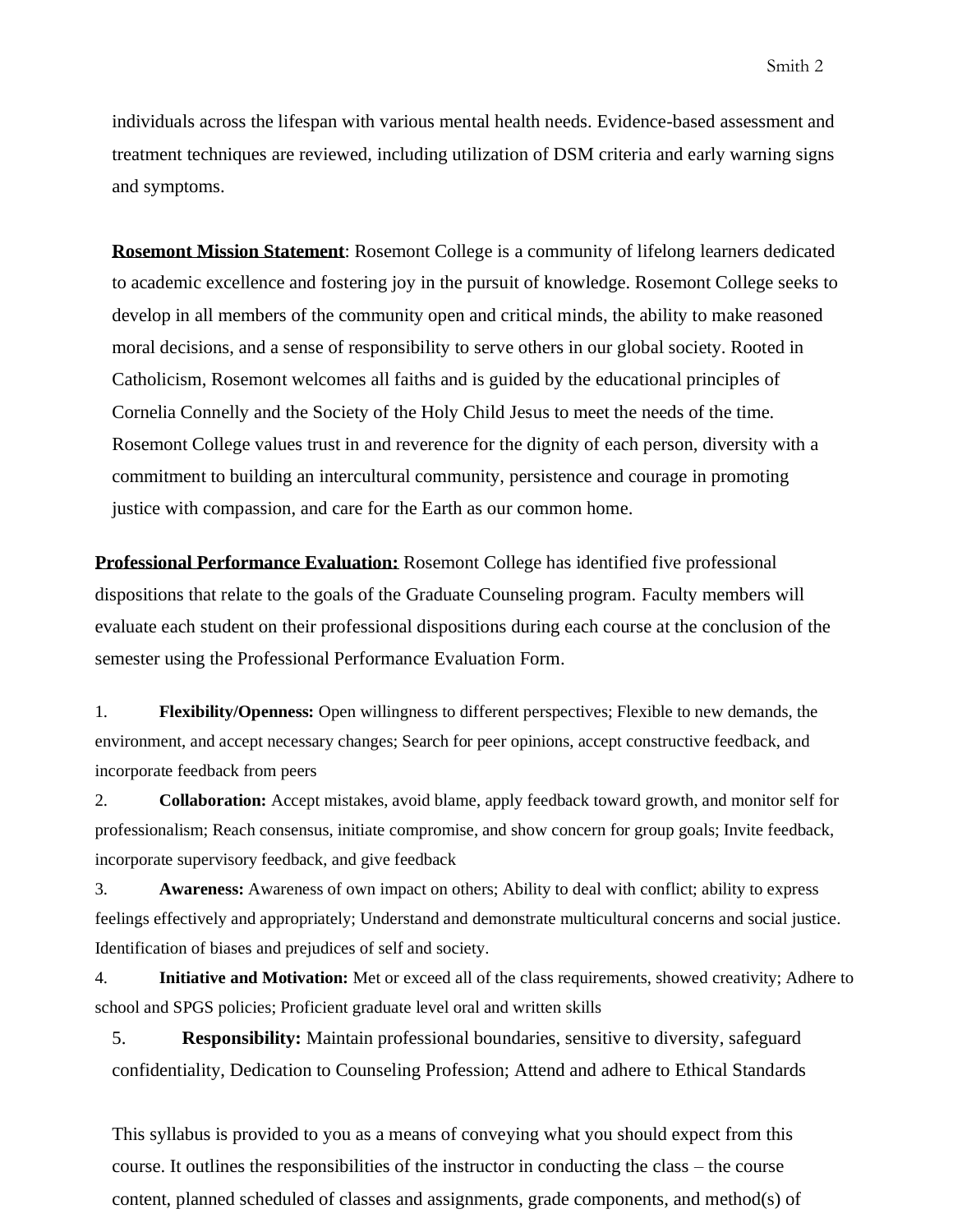grading. It also outlines your responsibilities as a part of this class. By remaining in this class, you indicate your acceptance of your responsibilities as a student and agree to the terms specified in the syllabus.

**Note**: The instructor reserves the right to adjust the course schedule and content during the semester in order to accurately reflect the progress being made by the class. This may result in modifications to assignment and exam due dates and/or course content.

### **I. Student Learning Outcomes**

Upon completion of this course, students will be able to:

- **A.** Develop foundational knowledge of trauma informed care including prevention, intervention, and postvention.
- **B.** Identify the impact of trauma on co-morbid diagnoses to appropriately assess the needs of individuals and implement an effective treatment plan.
- **C.** Understand the scope of trauma and its impact on the individual, the family unit, and the outstanding community across diverse populations.
- **D.** Comprehend how trauma manifests in individuals across the lifespan to employ appropriate strategies and techniques specific to each developmental stage.
- **E.** Differentiate between counselor traits and behaviors that impede and foster the counseling process with individuals who experience trauma through counselor selfcare and supervision.
- **F.** Analyze research supported therapeutic approaches for the treatment of trauma for initial intervention and on-going therapeutic care.

## **II. Course Content**

- **A.** Understanding Trauma Informed Care
	- a. Stigma and Mental Health
	- b. Trauma-Related illness
- **B.** Understanding types of trauma
	- a. Personal trauma
	- b. Political violence and trauma
	- c. Refuges and trauma
	- d. Terrorism
	- e. Environmental disasters and trauma recovery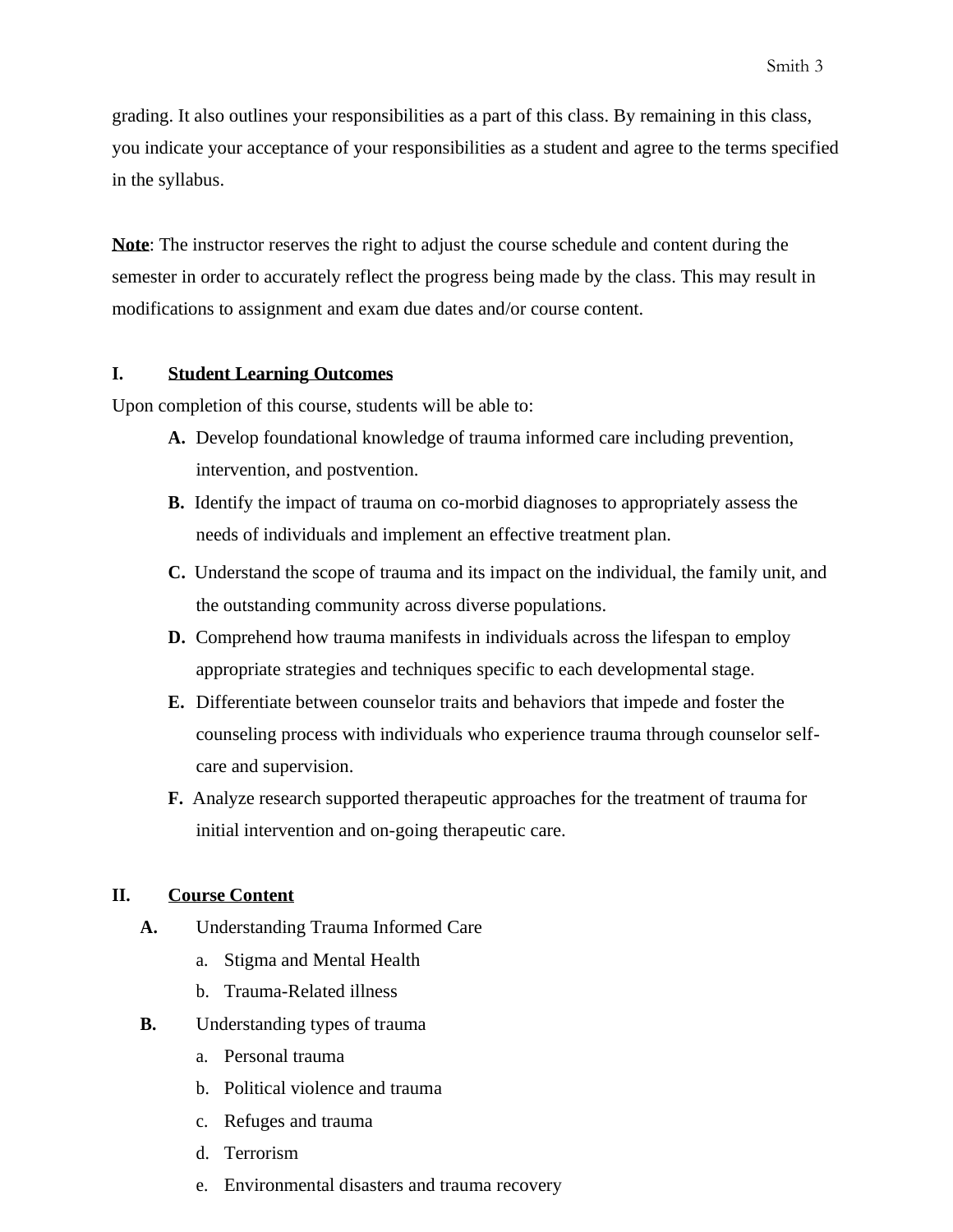- **C.** Neurobiology and the impact of trauma
	- a. The function of the stress-response in the brain
	- b. The impact of chronic stress
	- c. What makes us human
	- d. Implications for direct practice
	- e. Fear Extinction
	- f. Emotion regulation
	- g. Attentional bias and cognitive distortions
	- h. Relationships and trauma
- **D.** Resilience and trauma recovery
	- a. Resilience: origins and definitions
	- b. Hardiness and coping
	- c. Developmental maturity
	- d. Hope
	- e. Attachment
	- f. Posttraumatic Growth
- **E.** Children and trauma
	- a. Trauma, fear, and the developing brain
	- b. Fear extinction and safety
	- c. Emotion regulation and trauma
	- d. Attentional bias and cognitive distortions
	- e. Relational challenges
	- f. Helping children recover from trauma
	- g. Trauma -Focused Childhood Traumatic Grief
	- h. Cognitive Behavioral Therapy
	- i. Play Therapy
	- j. Child-Parent Psychotherapy (CPP)
	- k. Group treatment with child services of trauma
	- l. SPARCS: Structured psychotherapy for adolescents responding to chronic stress
	- m. STAIR: Skills training in affect and interpersonal regulation
	- n. Hope for the future
- **F.** Adult survivors of childhood trauma
	- a. Fear extinction in adults
	- b. Emotion regulation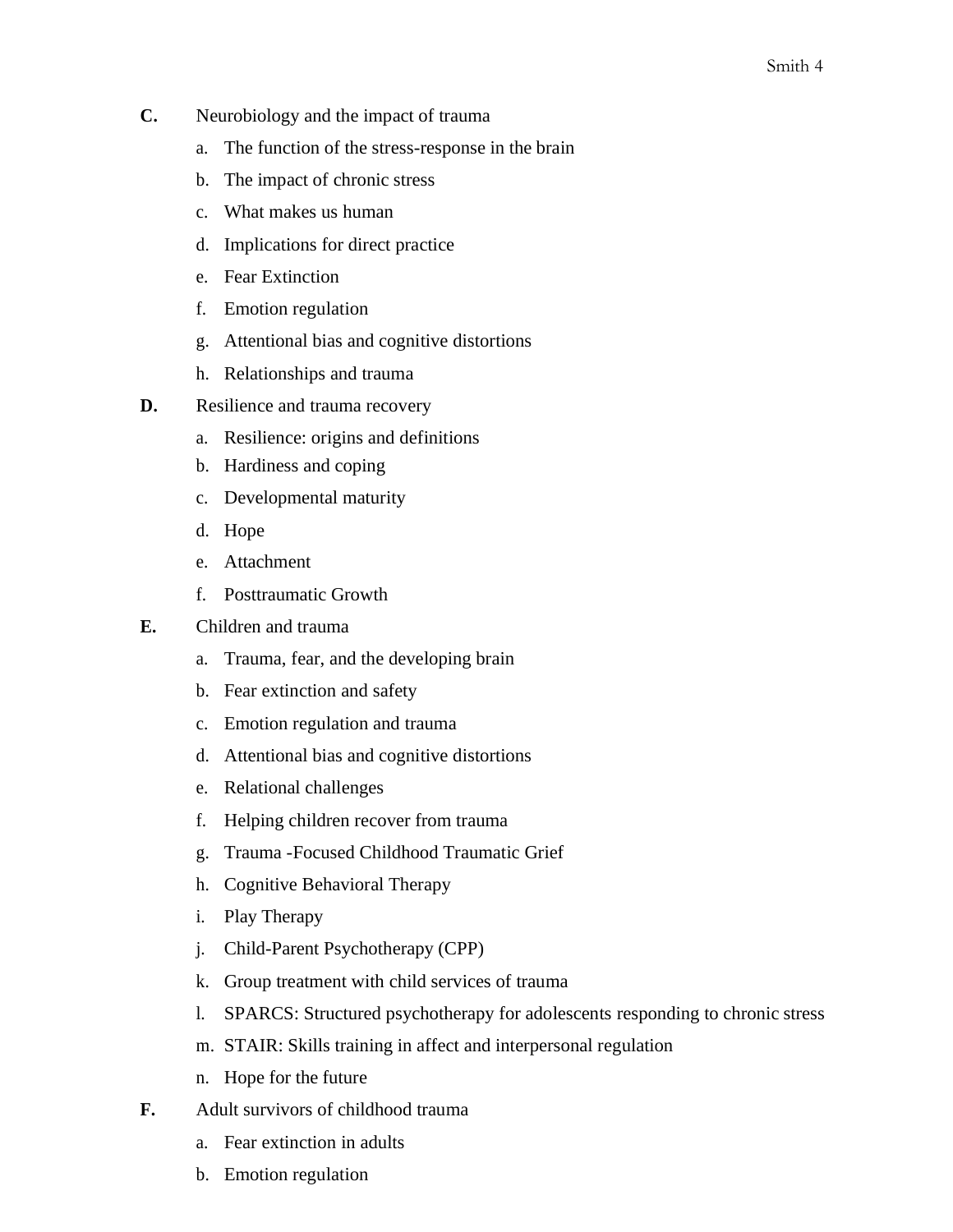- c. Attentional bias and cognitive distortions
- d. Relationships and adult survivors of childhood trauma
- e. Treatment for adult survivors of childhood trauma
- f. Cognitive Behavioral Therapy (CBT)
- g. STAIR
- h. Creative therapies
- i. Narrative Therapy
- j. EMDR: Eye Movement Desensitization and Reprocessing
- k. Dialectical Behavior Therapy (DBT)
- **G.** Military veterans and trauma
	- a. Treatment for military veterans
	- b. Psychopharmacology
	- c. Cognitive Processing Therapy
	- d. Virtual Reality Exposure
	- e. Group Treatment
	- f. EMDR
- **H.** Trauma experienced in adulthood
	- a. Adult survivors of rape and sexual violence
	- b. Interpersonal violence
	- c. Trauma and violent crime
	- d. Survivors of extreme natural disasters
- **I.** Understanding compassion fatigue
	- a. Warning signs of compassion fatigue
	- b. Personal and professional consequences of compassion fatigue
	- c. Trauma practitioners and self-care
- **J.** Future directions in Trauma -Informed care
	- a. Culture and trauma-informed care
	- b. F.E.A.R.: A rubric to understand trauma

### **III. Methods of Instruction**

- **A.** Lecture and discussion
- **B.** Course readings
- **C.** Role play
- **D.** Case studies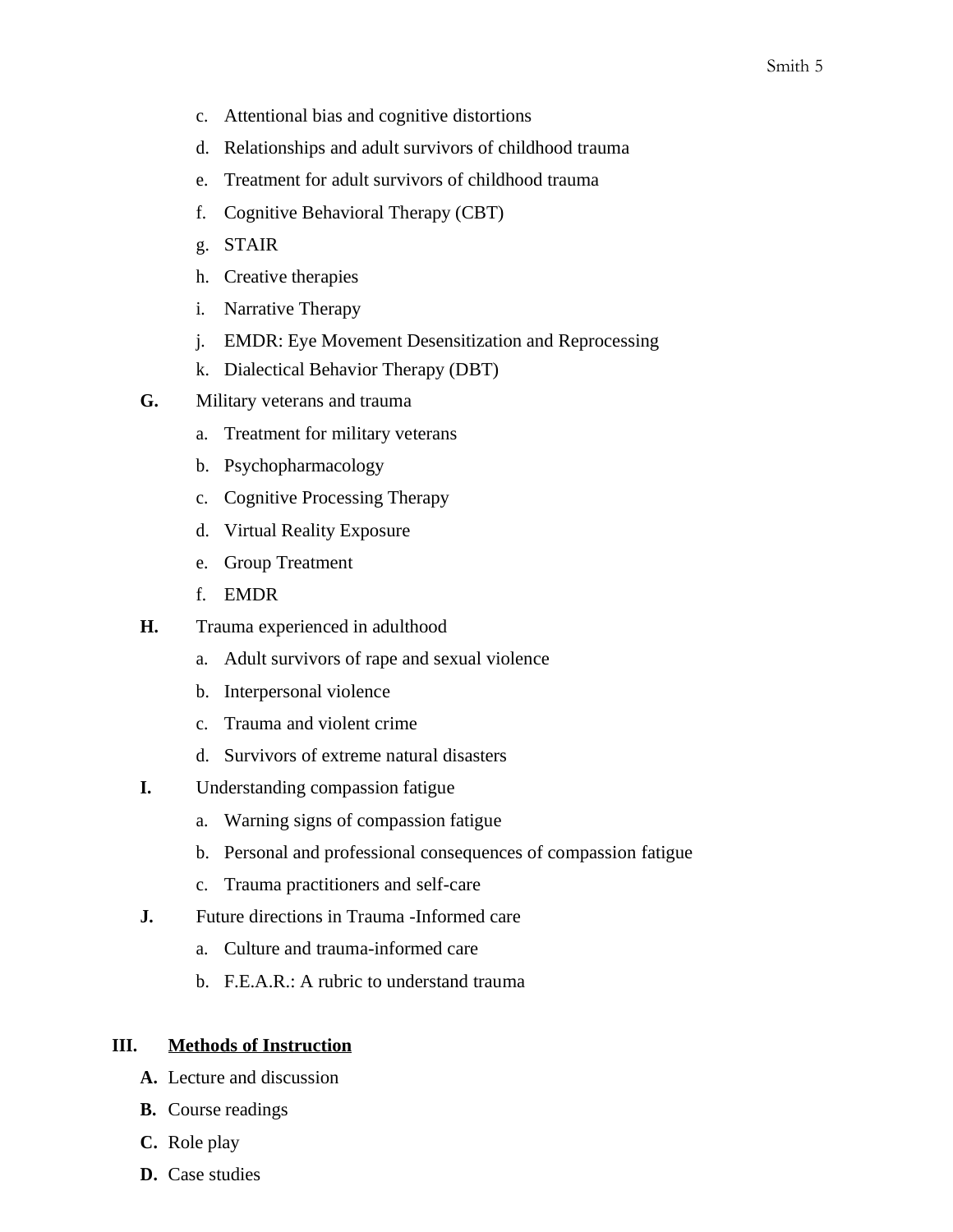## **IV. Methods of Assessment**

| <b>Assessment</b>                    | <b>Points</b>         |
|--------------------------------------|-----------------------|
| A. Class Participation               | $1 X 10 = 10$ -Points |
| <b>B.</b> Trauma Informed Facilities | 25-Points             |
| C. Reflection Paper                  | 25-Points             |
| D. Trauma Informed Presentation      | 40-Points             |
| <b>Total</b>                         | <b>100-Points</b>     |

- **A. Class Participation:** Students will be provided 5-minutes at the conclusion of each class session to communicate one aspect of the specific class topic in 1-2 sentences that he/she feels is significant to trauma-informed care. Students will submit each response to the instructor before leaving class.
- Establishing one's baseline about his/her own lived experiences with trauma as well as what he/she has learned from introductory reading and videos about theories and history of trauma informed care;
- Trends of political movements in response to trauma and the nature of counselor's roles working with diverse groups of people impacted;
- The impact of trauma on neurobiology (brain), across developmental lifespans (children, adolescents, adults), including addiction and mental health components.
- Safety, Strength and Resilience. Students will identify how to support and empower individuals to develop personal safety/coping strategies as well as how the practitioner can utilize community resources to help in this process.;
- The impact of trauma among diverse groups as per the reading and materials in the module. This also includes identifying cultural and other challenges the student could anticipate when supporting certain groups or types of trauma.

**Total Points:**  $10 \text{ X } 1 = 10$ -Points

**Student Learning Outcomes**: A - F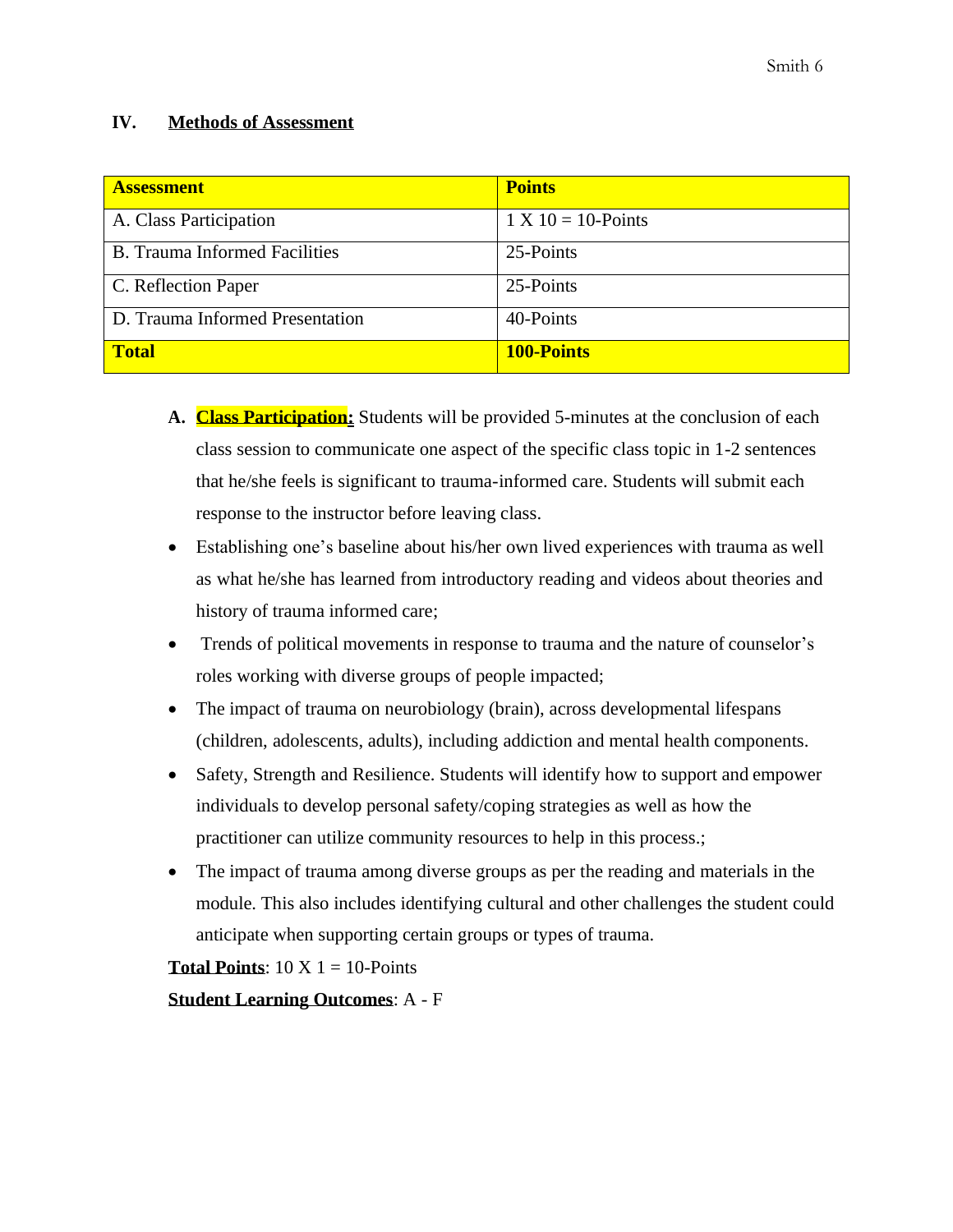**B. Trauma-Informed Facilities:** Students will form groups of 2-3 and identify a state to review and research 3 different trauma-informed facilities. Students will communicate their findings on all three facilities within a discussion board. Key point will include the following:

(1.) Name and location of each facility

(2.) Mission statement of each facility

(3.) Trauma-informed techniques utilized within each facility, including forms of assessment

(4.) Services offered by each facility

(5.) Appropriate referral procedures

**Total Points**: 25-Points

#### **Student Learning Outcomes:** A, C, D, E, F

**C. Reflection Paper:** Students will reflect on an incident that created some degree of trauma in their lives and its impact on their development as a counselor within a 6-8 page paper. The paper will encompass the following points:

(1.) Description of the incident

- (2.) Developmental stage of the incident
- (3.) Individual and family response to the incident
- (4.) Potential for counseling intervention

(5.) Impact on counseling identity

**Note**: Students are encouraged to be as open as possible for the purpose of this paper. However, if this paper creates any anxiety for you that would necessitate potential counseling intervention, please communicate this to your instructor before moving forward with the assignment. You and your instructor will determine the best possible solution.

**Total Points**: 25-Points

**Student Learning Outcomes**: A, C, D, E, F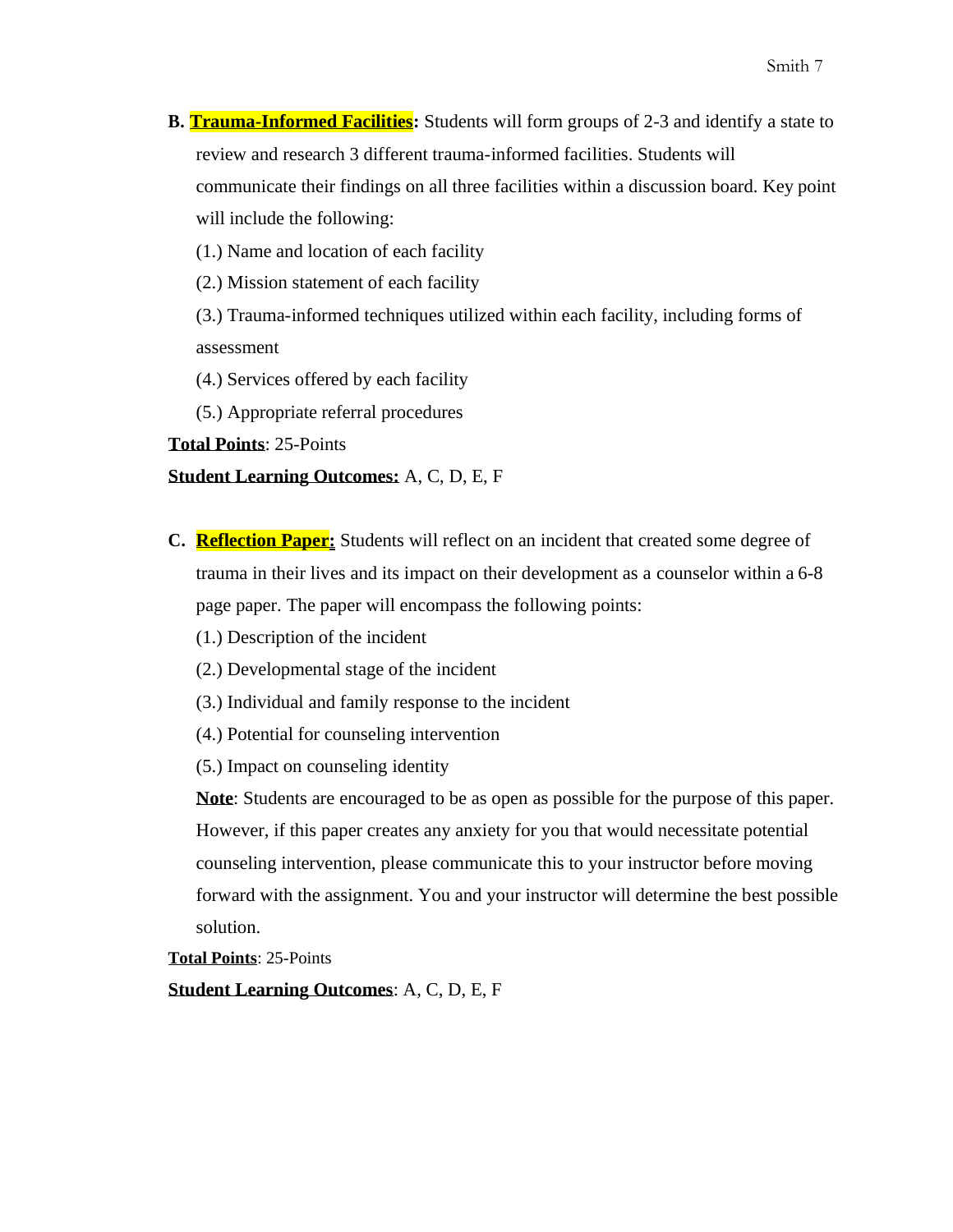**D. Trauma-Informed Presentation:** Students will conduct an oral presentation in groups of 2-3 on an event within the recent past that created some degree of trauma for the victims of the incident. Students will review key aspects of the incident and develop a trauma-informed response for the victims, first responders, as well as the perpetrator(s). Students will be assigned one of the following options: (1) Charlottesville Protest, (2) Pittsburgh Synagogue Shooting, (3) United States Women's National Gymnastics Team Sexual Abuse Scandal, and (4) Orlando Nightclub Shooting. Other events will be communicated as needed to fulfill group responsibilities. The student presentation should encompass the following information:

(1.) Key information related to the incident such as multicultural considerations of the perpetrator and victims, numbers of individuals harmed emotionally and physically, etc.

(2.) Appropriate counseling intervention to victims of the incident (individuals directly involved and extended community), including consideration of evidencedbased practices

(3.) Appropriate counseling intervention to the perpetrator(s) of the incident, including consideration of evidenced-based practices and ethical considerations, i.e. personal biases

(4) Appropriate of counseling interventions to first responders of the incident including consideration of evidenced based practices.

(5.) Analysis of potential diagnoses that could be assigned to the victims, first responders as well as the perpetrator(s), including DSM symptomatology

(6.) Need for postvention for the victims, first responders as well as the perpetrator(s) with appropriate goals and objectives

(7.) Communicate practices to manage counselor self-care

(8.) Scholarly articles should be used to document your discussion with appropriate APA Formatting

**Total Points: 40-Points**

**Student Learning Outcomes:** A - F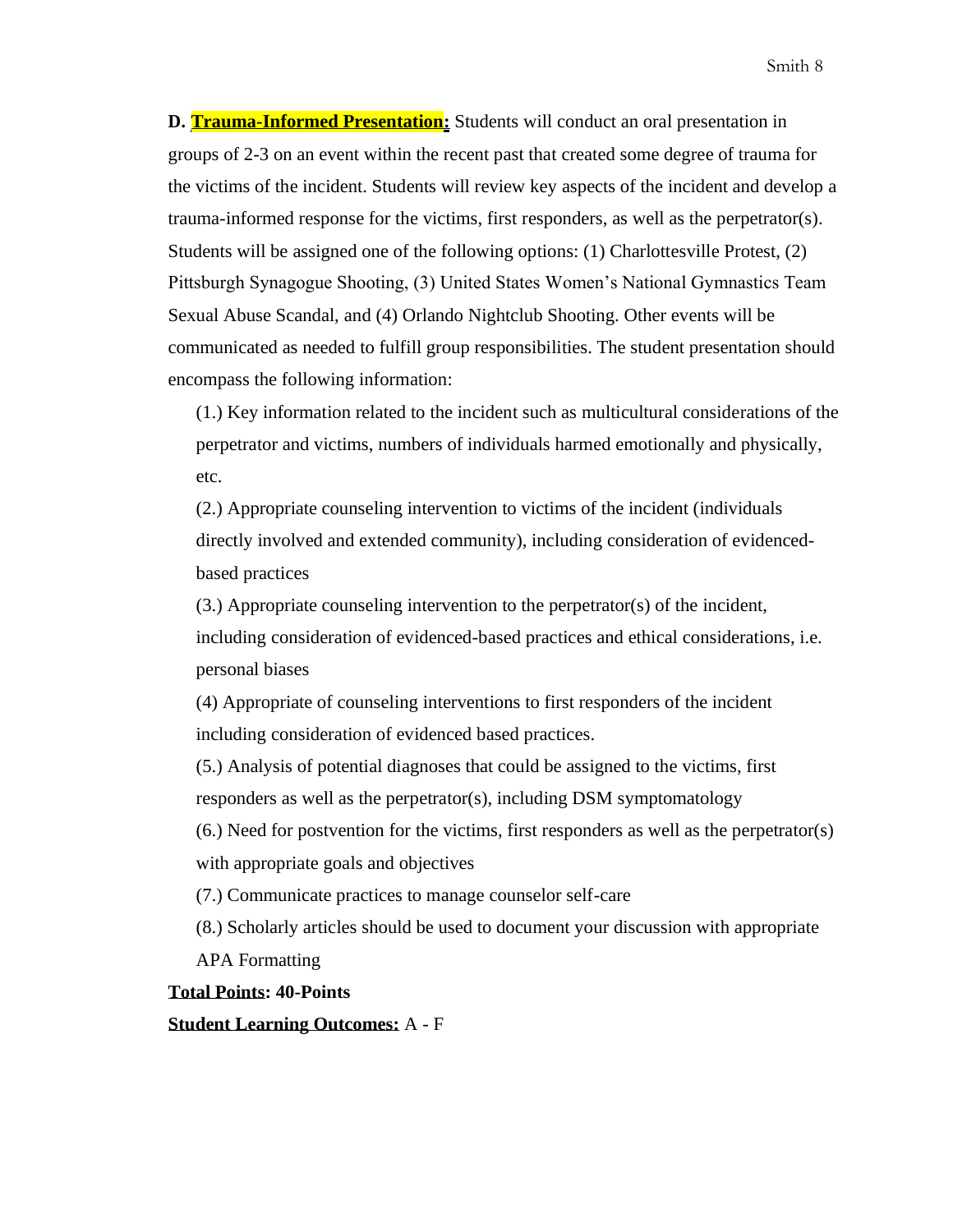## **V. Final Grade Scale**

**Note**: All students in the Graduate Counseling Program MUST receive a grade of **"B" or higher.** If a student fails to do so, **he or she must repeat the course before continuing in the program.**

Please see the SGPS Academic Catalog or Graduate Counseling Student Handbook for additional information about course grades and academic integrity:

SGPS Academic Catalog

Graduate Counseling Student Handbook

| Α       | $100 - 93$   |
|---------|--------------|
| $A -$   | $90 - 92$    |
| $B+$    | $87 - 89$    |
| B       | $83 - 86$    |
| $*B-$   | $80 - 82$    |
| $*C+$   | $77 - 79$    |
| $C^*C$  | $73 - 76$    |
| $C_{-}$ | $70 - 72$    |
| $*F$    | 70 and Below |

Students are responsible for understanding and will be held accountable for the information on the following topics that can be found within the Academic Catalog.

**Attendance Policy**: Timely, consistent attendance in class has been shown to have a direct correlation to student performance. Missing classes causes students to fall behind in the course material. The policy for this class is that undocumented absences and tardy attendance are unacceptable. Absences are permitted only in cases of illness or other legitimate causes (family emergency, death in the family, etc.). In cases of a documented absence from a class, the student will have both the opportunity and responsibility to make up all class work missed.

Students are allowed documented absences equivalent to one week of classes for any course in which they are enrolled. This course meets for 13-class sessions. Therefore, you will only be permitted to miss 1-class session over the semester without absences impacting your final grade. Absences are counted from the first day of class.

Entering the class late or leaving the room during class interrupts the classwork in progress and is disruptive to the learning process for students who are trying to learn. Serious tardiness or leaving class sessions frequently may impact your final grade for the course.

**Academic Integrity:** Academic integrity is important to the intellectual climate at Rosemont College. Violations of academic integrity cannot be tolerated and may result in the student's failure in a course and/or suspension or expulsion from Rosemont College. Academic dishonesty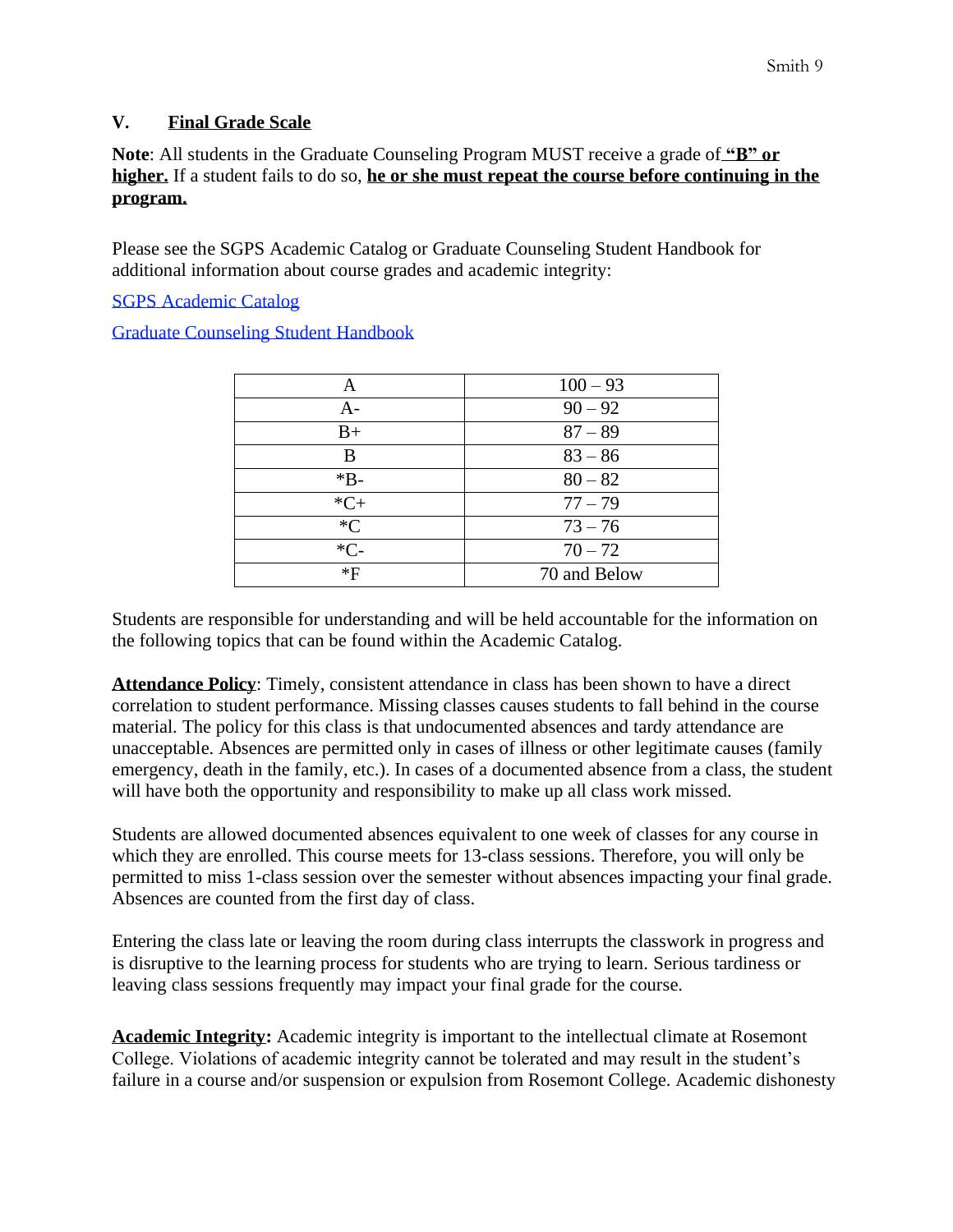includes but is not limited to: plagiarism; fabrication of data, information, or citations; multiple submissions of the same work in different courses; and cheating on exams or assignments. Cheating of any kind WILL result in a zero on the work in question and a letter grade reduction in the course grade after the student's grade is calculated using the zero on the work in question. At the instructor's discretion, it may also result in failing the course and/or reporting of the incident to the administration for further action.

**Class Assignments***:* Assignments that are not completed by the stated deadline will not be accepted. The submission of assignments that are late due to legitimate medical reasons or other extraordinary circumstances will be considered. Such circumstances must be supported by written documentation from an acceptable third party.

**Communications:** Changes in schedules, assignments, guidance, etc. will be communicated only to your Rosemont e-mail address. E-mail is the preferred way to communicate with the instructor and must be sent to the e-mail address listed on the front of this syllabus.

**Disability Statement:** If you have been approved for accommodations under ADA/504, please speak with the professor outside of class so that it is certain that all accommodations are provided promptly and completely. If you have not yet been approved for accommodations under ADA/504, but believe you might be entitled to them, please contact the Dean of Students in the Student Life Office at extension 2400 immediately. It would also be wise to speak with your professor, since temporary arrangements may be made under certain circumstances.

**Student Concerns***:* Students who have any course-related concerns should talk directly with their faculty member prior to the next class meeting. If a mutually acceptable resolution cannot be achieved, the student is advised to follow the procedures outlined in the appropriate Student Handbook.

**Cell Phone Use:** In order to be able to receive campus-wide safety or weather alerts, cell phones may be left on vibrate only during class. Absent prior permission from the instructor, students may not acknowledge other messages or phone calls nor may they ever send or received text messages during class. Please keep your phone hidden from the class and on vibrate only. Cell phones should not be used for Internet purposes unless related to class assignments and instruction.

**Use of Laptops or Other Electronic Devices:** The use of personal laptops and other electronic devices during class sessions is strongly encouraged for the purposes of researching course material and engaging in classroom discussion. Students should not use their personal laptops for any other purposes during any class session. Failure to abide by this policy may impact your final grade.

The use of personal cell phones during class session is strongly discouraged. If you experience an emergency situation please communicate the potential to receive a phone call during the class session at the start of class. You will be permitted to step outside the classroom to receive your call. Please do your best not to disturb the learning process in the classroom.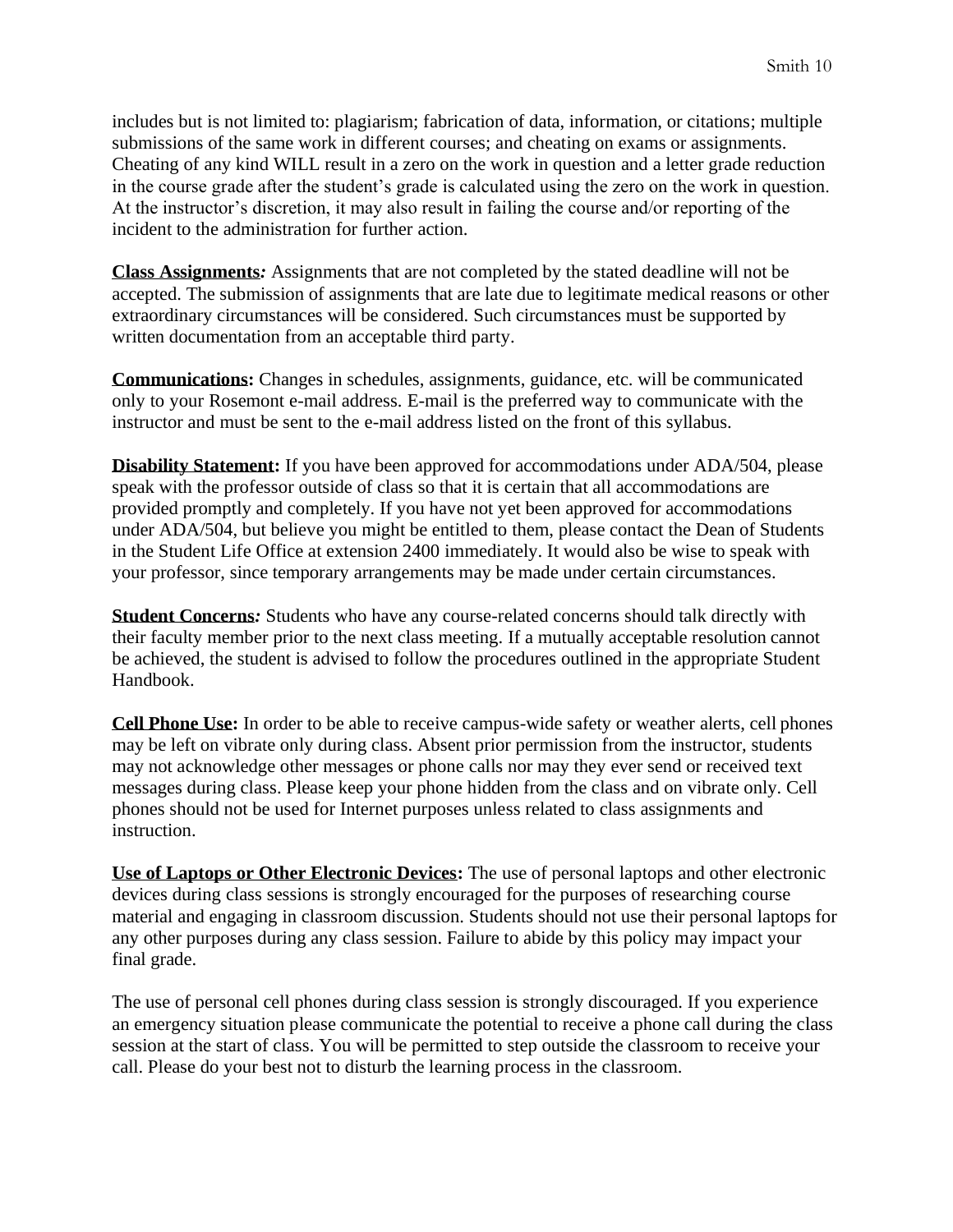**Recording Lectures:** Neither video nor audio recording may be made of any lecture in this course without the express consent of the instructor.

**Inclement Weather:** The Rosemont "snow number" is Montgomery County 342. Announcements of closings are also posted on the website and placed on the main college number, 610-527-0200. Students are encouraged to register their cell phone or email address to e2Camplus on the iWay for cancellation notices.

**Course Website:** Information for this course, including, but not limited to, an electronic copy of this syllabus, is available through the course website located in the Rosemont College online learning portal (Canvas) located at https://rosemont.instructure.com/login/canvas. See your instructor if you have questions about accessing the course website.

**Submitting Papers Electronically:** Writing assignments for this course are to be submitted electronically via the course website.

## **Rosemont College 2018-2019 Graduate Academic Calendar**:

[https://rosemont.edu/\\_resources/site-pdfs/registrar/2018-2019\\_sgps\\_academic\\_calendar.pdf](https://rosemont.edu/_resources/site-pdfs/registrar/2018-2019_sgps_academic_calendar.pdf)

## **VI. Required Textbooks**

Evans, A. & Coccoma, P. (2014). *Trauma-informed care: How neuroscience influences practice*. Routledge: New York City, New York.

United States Department of Health and Human Services. (2014). *A treatment improvement protocol: Trauma-informed care in behavioral health services*. HHS Publication No. (SMA) 14-4816. Retrieved from https://store.samhsa.gov/system/files/sma14- 4816.pdf.

### **VII. Tentative Course Schedule**

| <b>Date</b> | <b>Topics/Activities</b>                                          | <b>Assignments Due</b> |
|-------------|-------------------------------------------------------------------|------------------------|
| Week 1:     | <b>Evans Ch. 1: Understanding Trauma-</b><br><b>Informed Care</b> |                        |
| 09/06/18    |                                                                   |                        |
| Week 2:     | <b>HHS Ch. 1: Trauma-Informed Care: A</b>                         |                        |
|             | <b>Sociological Perspective</b>                                   |                        |
| 09/13/2018  |                                                                   |                        |
|             |                                                                   |                        |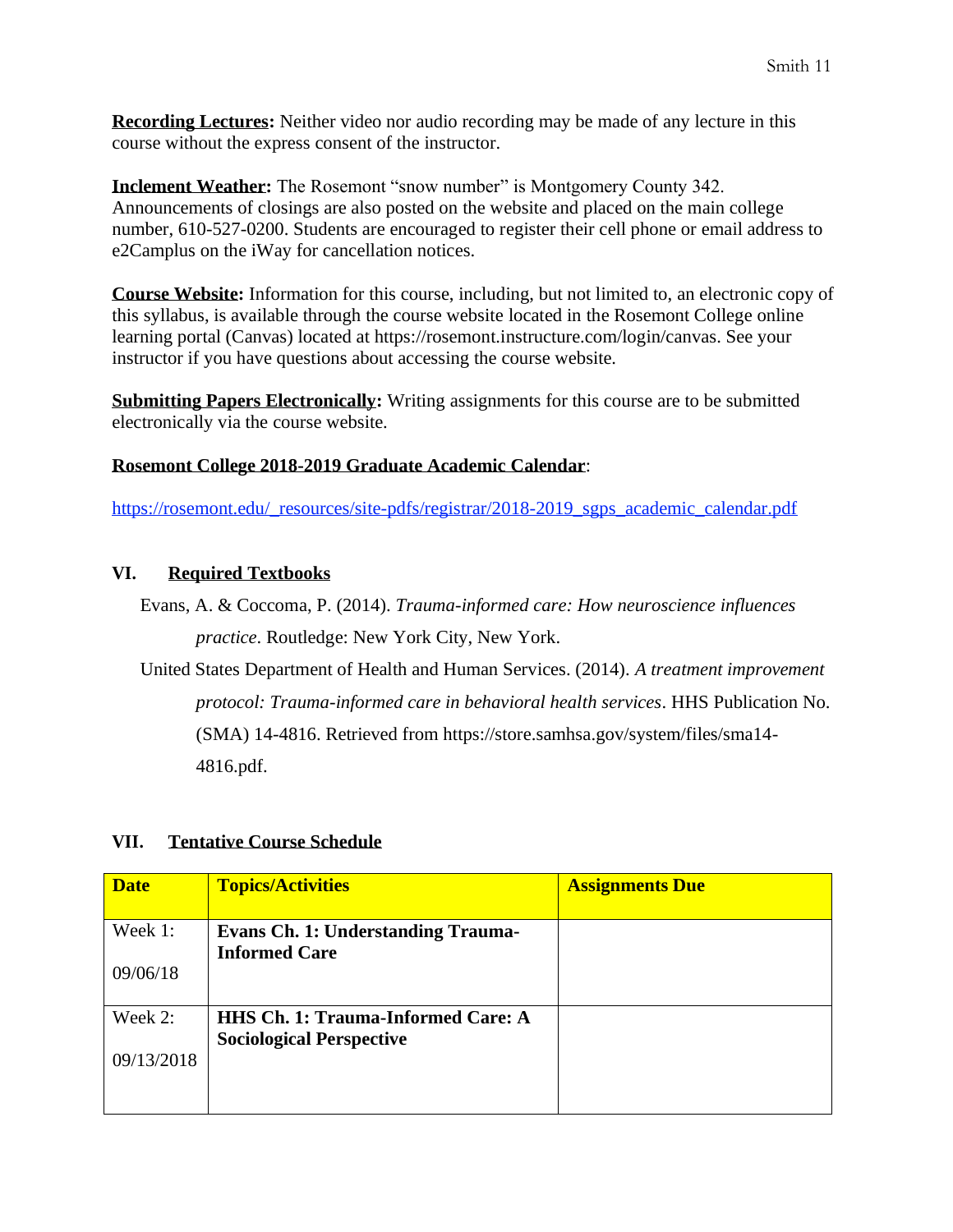| Week 3:         | <b>Evans Ch. 2: Types of Trauma</b>          |                                   |
|-----------------|----------------------------------------------|-----------------------------------|
|                 | <b>HHS Ch. 2: Trauma Awareness</b>           |                                   |
| 09/20/2018      |                                              |                                   |
|                 |                                              |                                   |
| Week 4:         | HHS Ch. 3: Understanding the Impact of       | <b>Trauma Informed Facilities</b> |
|                 | <b>Trauma</b>                                |                                   |
| 09/27/2018      |                                              |                                   |
|                 |                                              |                                   |
| Week 5:         | <b>HHS Ch. 4: Screening and Assessment</b>   |                                   |
| 10/04/2018      |                                              |                                   |
|                 |                                              |                                   |
| Week 6:         | <b>Evans Ch. 4: Resilience and Trauma</b>    |                                   |
|                 | <b>Recovery</b>                              |                                   |
| 10/11/2018      | <b>HHS Ch. 5: Clinical Issues Across</b>     |                                   |
|                 | <b>Services</b>                              |                                   |
|                 |                                              |                                   |
| Week 7:         | <b>Evans Ch. 5: Children and Trauma</b>      | <b>Reflection Paper</b>           |
|                 |                                              |                                   |
| 10/18/2018      |                                              |                                   |
|                 |                                              |                                   |
| Week 8:         | Evans Ch. 8 : Trauma Experience in           |                                   |
|                 | <b>Adulthood</b>                             |                                   |
| 10/25/2018      |                                              |                                   |
|                 |                                              |                                   |
| Week 9:         | <b>Evans Ch. 7: Military Veterans and</b>    |                                   |
|                 | <b>Trauma</b>                                |                                   |
| 11/01/2018      |                                              |                                   |
|                 |                                              |                                   |
|                 |                                              |                                   |
| <b>Week 10:</b> | <b>HHS Ch. 6: Trauma-Specific Services</b>   |                                   |
| 11/08/2018      |                                              |                                   |
|                 |                                              |                                   |
| Week 11:        | <b>Evans Ch. 9: Understanding Compassion</b> |                                   |
|                 | <b>Fatigue</b>                               |                                   |
| 11/15/2018      |                                              |                                   |
|                 |                                              |                                   |
| Week 12:        | <b>No Class: Thanksgiving Holiday</b>        |                                   |
|                 |                                              |                                   |
| 11/22/2018      |                                              |                                   |
| <b>Week 13:</b> | HHS Ch. 1 (Part 2): Trauma-Informed          | <b>Trauma Informed</b>            |
|                 | Organization                                 | <b>Presentations</b>              |
| 11/29/2018      |                                              |                                   |
|                 |                                              |                                   |
|                 |                                              |                                   |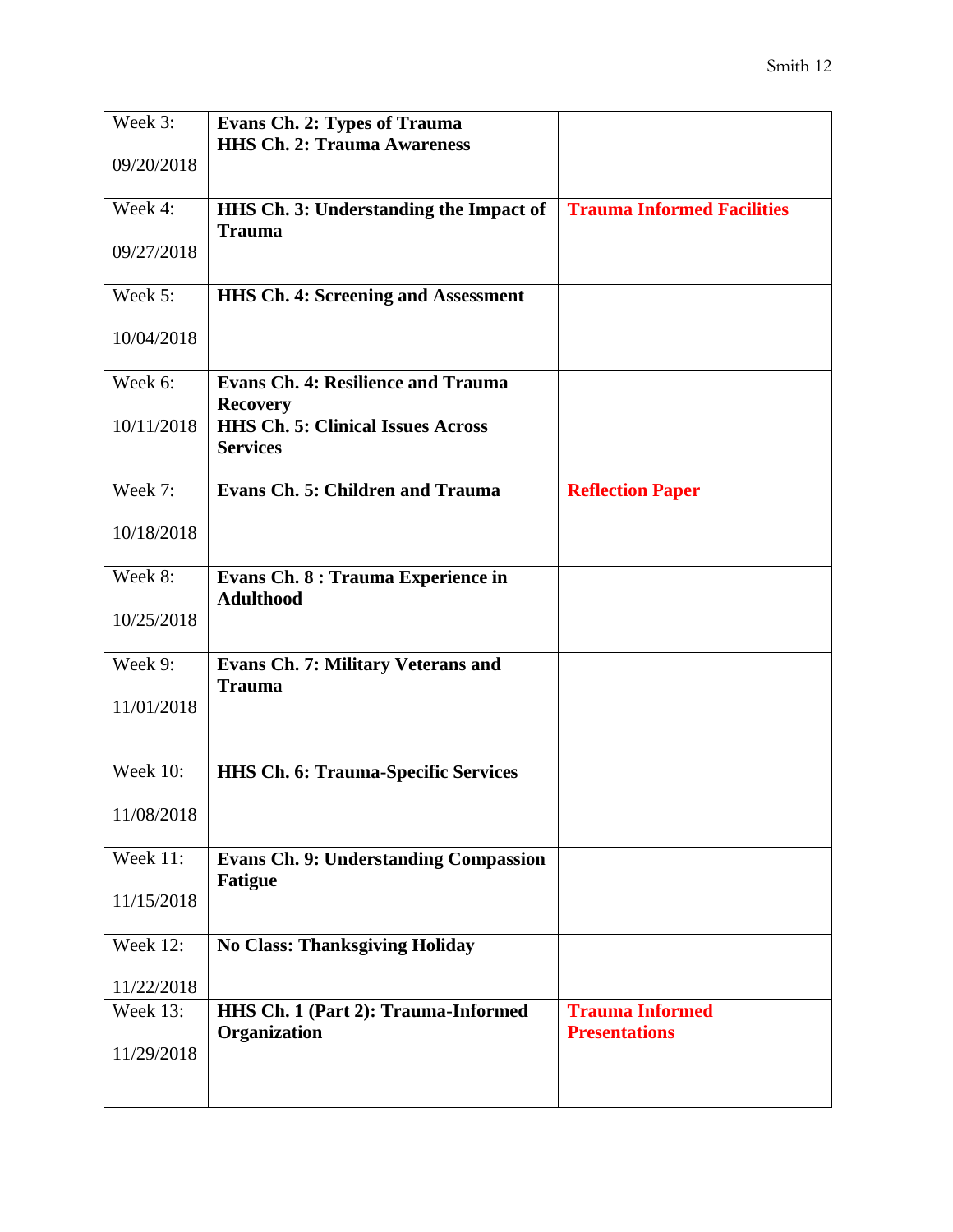| Week $14$ : | <b>Course Conclusion</b> | <b>Trauma Informed</b> |
|-------------|--------------------------|------------------------|
| 12/06/2018  |                          | <b>Presentations</b>   |
|             |                          |                        |

#### **VIII. Bibliography**

#### **A. Print Resources**

- American Counseling Association. (2014). 2015 Code of Ethics. Retrieved from <https://www.counseling.org/resources/aca-code-of-ethics.pdf>
- Bell, C. H. & Robinson III, E. H. (2013). Shared trauma in counseling: Information and implications for counselors. *Journal of Mental Health Counseling, 35*(4), 310-323. doi:10.17744/mehc.35.4.7v33258020948502.
- Goodman, R. D. & Calderon, A. M. (2012). The use of mindfulness in trauma counseling. *Journal of Mental Health Counseling, 34*(3), 254-268. doi:10.17744/mehc.34.3.9300020422n168322.
- Hemmings, C. & Evans, A. M. (2018). Identifying and treating race-based trauma in counseling. *Journal of Multicultural Counseling and Development, 46*(1), 20-39. doi:10.1002/jmcd.12090.
- Hetzel-Riggin, M. D. (2015). Review of trauma counseling: Trauma and interventions. *Journal of Trauma & Dissociation, 16*(1), 129-131. doi:10.1080/15299732.2015.970110.
- Jacobson, L. & Butler, S. K. (2013). Grief counseling and crisis intervention in hospital trauma units: Counseling families affected by traumatic brain injury. *The Family Journal, 21*(4), 417-424. doi:10.1177/1066480713488530.
- Jordan, K. (2018). Trauma-informed counseling supervision: Something every counselor should know about. *Asia Pacific Journal of Counseling and Psychotherapy*. doi:10.1080/21507686.2018.1450274.
- Kira, I. A., Ashby, J. S., Omidy, A. Z., & Lewandowski, L. (2015). Current, continuous, and cumulative trauma-focused cognitive behaviors therapy: A new model for trauma counseling. *Journal of Mental Health Counseling, 37*(4), 323-340. doi:10.17744/mehc.37.4.04.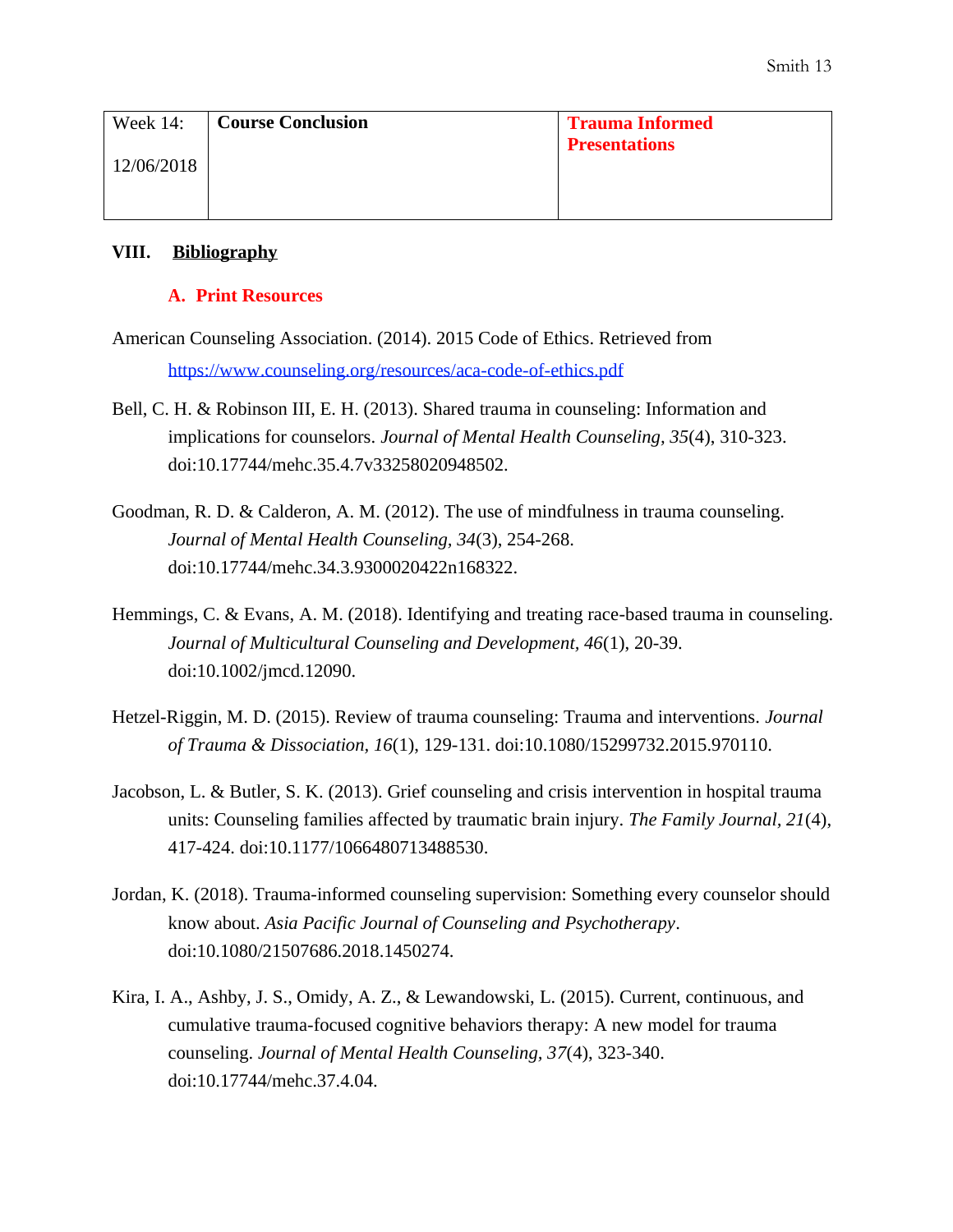- Pottinger, A. M. (2015). The use of counseling for children with Attention-Deficit Hyperactivity Disorder. *International Journal for the Advancement of Counselling, 37*(1), 17-27. Doi:10.1007/s10446-014-9222-3.
- Yoshimura, C. G. & Campbell, K. B. (2016). Interpersonal violence and sexual assault: Traumainformed communication approaches in university counseling centers. *Journal of College Student Psychotherapy, 30*(4), 300-312. doi:10.1080/87568225.2016.1221720.

# **B. Non-Print Resources**

American Counseling Association: [http://www.counseling.org](http://www.counseling.org/)

American School Counselors Association: [www.asca-ins.com/](http://www.asca-ins.com/)

CACREP: [www.cacrep.org](http://www.cacrep.org/)

National Board of Certified Counselors (NBCC): [www.nbcc.org](http://www.nbcc.org/)

National Center for Biotechnology Information:

<https://www.ncbi.nlm.nih.gov/books/NBK207198/>

National Child Traumatic Stress Network:<https://www.nctsn.org/>

National Clearinghouse for Alcohol & Drug Information (NCADI):<http://www.health.org/>

### **IX. CACREP Standards Assessment Crosswalk**

| <b>CACREP Standard (Main Content)</b>      | <b>Assessment</b>          | <b>Student Learning Outcome</b> |
|--------------------------------------------|----------------------------|---------------------------------|
| History and philosophy of the counseling   | <b>Class Participation</b> | (A)                             |
| profession and its specialty areas (1a.    | & Trauma                   |                                 |
| <b>Professional Counseling Orientation</b> | <b>Informed Facilities</b> |                                 |
| and Ethical Practice).                     |                            |                                 |
| Counselors' roles and responsibilities as  | Trauma Informed            | $(A)$ $(F)$                     |
| members of interdisciplinary community     | Facilities &               |                                 |
| outreach and emergency management          | Trauma Informed            |                                 |
| response teams (1c. Professional           | Presentation               |                                 |
| <b>Counseling Orientation and Ethical</b>  |                            |                                 |
| Practice).                                 |                            |                                 |
|                                            |                            |                                 |
| Strategies for personal and professional   | Class Participation,       | $(E)$ $(F)$                     |
| self-evaluation and implications for       | Reflection Paper,          |                                 |
| practice (1k. Professional Counseling)     | & Trauma                   |                                 |
| <b>Orientation and Ethical Practice).</b>  | Informed                   |                                 |
|                                            | Presentation               |                                 |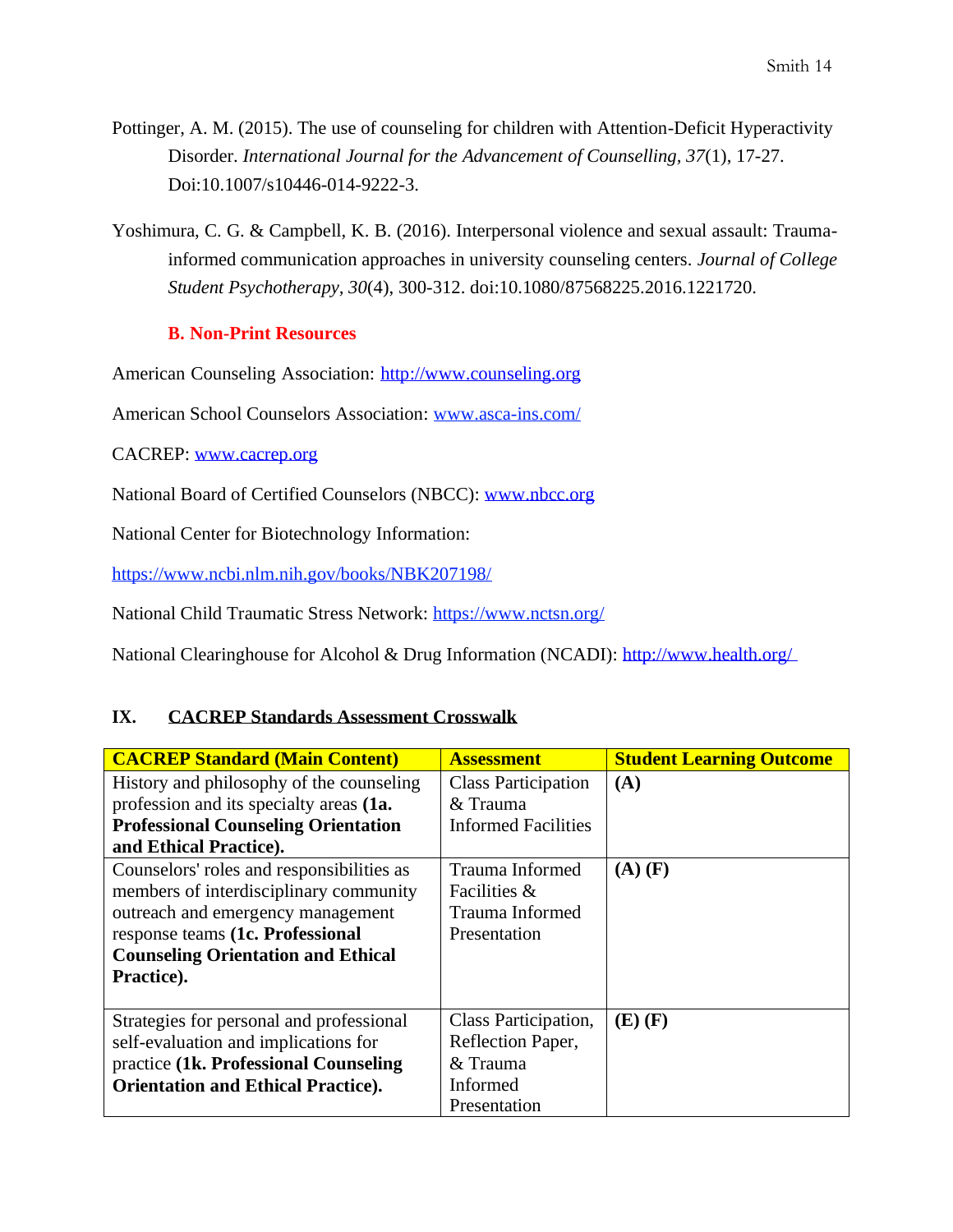| Self-care strategies appropriate to the<br>counselor role (1l. Professional<br><b>Counseling Orientation and Ethical</b><br>Practice).                                        | Trauma Informed<br>Presentation                                                           | (E)                     |
|-------------------------------------------------------------------------------------------------------------------------------------------------------------------------------|-------------------------------------------------------------------------------------------|-------------------------|
| Multicultural and pluralistic<br>characteristics within and among diverse<br>groups nationally and internationally (2a.<br><b>Social and Cultural Diversity).</b>             | Reflection Paper &<br>Trauma Informed<br>Presentation                                     | (C)                     |
| The impact of heritage, attitudes, beliefs,<br>understandings, and acculturative<br>experiences on an individual's views of<br>others (2d. Social and Cultural<br>Diversity). | Reflection Paper &<br>Trauma Informed<br>Presentation                                     | $(C)$ $(E)$             |
| Help-seeking behaviors of diverse clients<br>(2f. Social and Cultural Diversity).                                                                                             | Trauma Informed<br>Presentation                                                           | $(C)$ $(F)$             |
| Systemic and environmental factors that<br>affect human development, functioning,<br>and behavior (3f. Human Growth and<br>Development).                                      | Reflection Paper &<br>Trauma Informed<br>Presentation                                     | $(C)$ (D)               |
| Effects of crisis, disasters, and trauma on<br>diverse individuals across the lifespan (3g.<br><b>Human Growth and Development).</b>                                          | <b>Class Participation</b><br>& Reflection Paper                                          | $(B)$ $(C)$ $(D)$ $(F)$ |
| Ethical and culturally relevant strategies<br>for promoting resilience and optimum<br>development and wellness across the<br>lifespan (3i. Human Growth and<br>Development).  | Trauma Informed<br>Facilities &<br>Trauma Informed<br>Presentation                        | $(C)$ (D)               |
| Approaches for assessing the conditions of<br>the work environment on clients' life<br>experiences (4d. Career Development)                                                   | <b>Class Participation</b>                                                                | (F)                     |
| Ethical and culturally relevant strategies<br>for addressing career development (4j.<br><b>Career Development).</b>                                                           | Trauma Informed<br>Facilities                                                             | $(A)$ $(C)$ $(F)$       |
| Theories and models of counseling (5a.<br><b>Counseling and Helping Relationships).</b>                                                                                       | Class Participation,<br>Trauma Informed<br>Facilities, Trauma<br>Informed<br>Presentation | (A)(F)                  |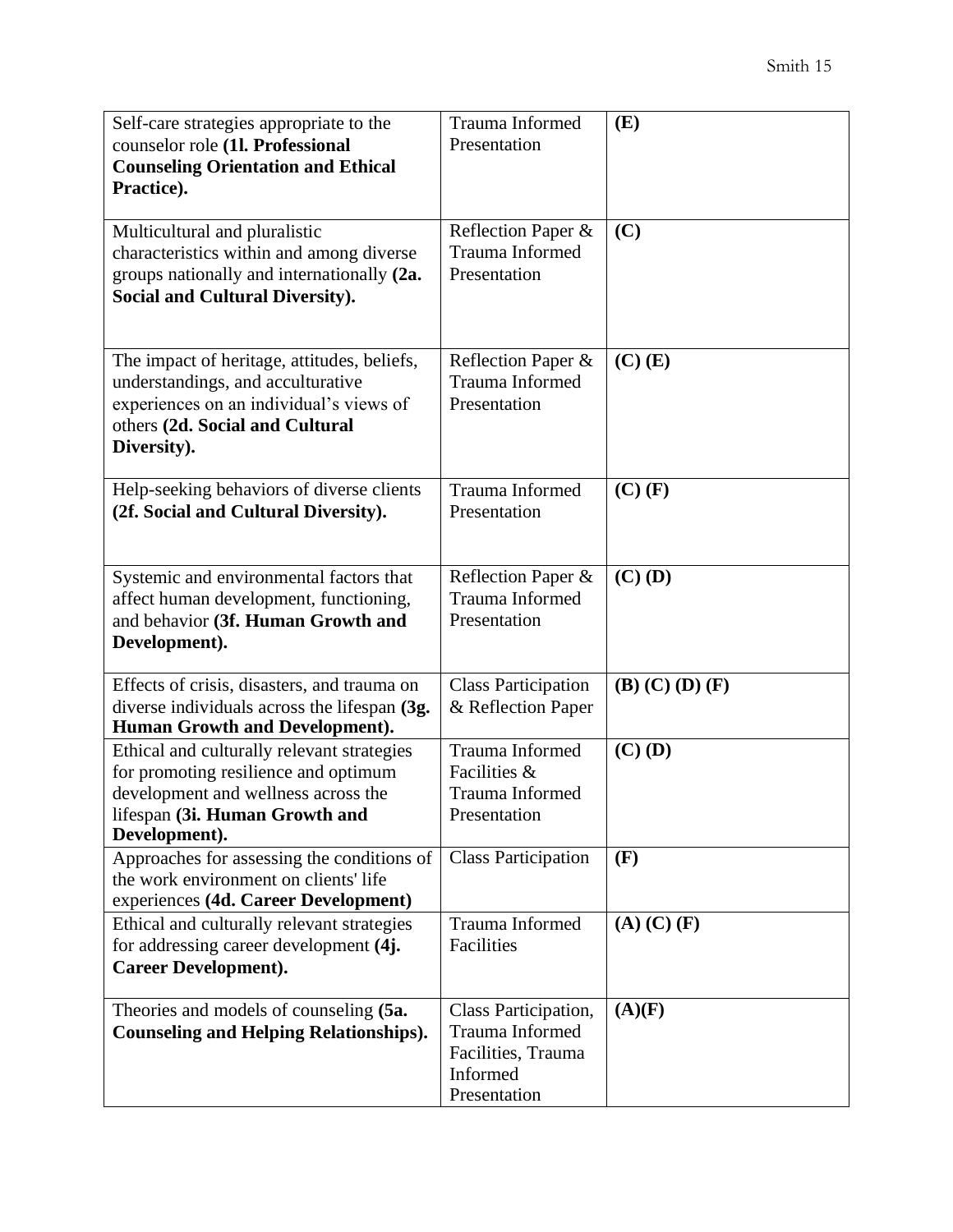| A systems approach to conceptualizing<br>clients (5b. Counseling and Helping<br>Relationships).                                                            | Reflection Paper &<br>Trauma Informed<br>Presentation                                       | $(C)$ (D)         |
|------------------------------------------------------------------------------------------------------------------------------------------------------------|---------------------------------------------------------------------------------------------|-------------------|
| Counselor characteristics and behaviors<br>that influence the counseling process (5f.<br><b>Counseling and Helping Relationships).</b>                     | Class Participation,<br>Trauma Informed<br>Facilities, &<br>Trauma Informed<br>Presentation | (E)               |
| Developmentally relevant counseling<br>treatment or intervention plans (5h.<br><b>Counseling and Helping Relationships).</b>                               | Reflection Paper &<br>Trauma Informed<br>Presentation                                       | $(B)$ $(D)$ $(F)$ |
| Development of measureable outcomes<br>for clients (5i. Counseling and Helping<br>Relationships).                                                          | Trauma Informed<br>Presentation                                                             | $(A)$ $(F)$       |
| Evidenced-based counseling strategies and<br>techniques for prevention or intervention<br>plans (5j. Counseling and Helping<br>Relationships).             | Class Participation,<br>Trauma Informed<br>Facilities, &<br>Trauma Informed<br>Presentation | $(B)$ $(D)$ $(F)$ |
| Suicide prevention models and strategies<br>(5l. Counseling and Helping<br>Relationships).                                                                 | <b>Class Participation</b><br>& Trauma<br><b>Informed Facilities</b>                        | $(A)$ $(F)$       |
| Crisis intervention, trauma-informed, and<br>community-based strategies, such as<br>Psychological First Aid (5m. Counseling<br>and Helping Relationships). | <b>Class Participation</b><br>& Trauma<br><b>Informed Facilities</b>                        | $(A)$ $(F)$       |
| Processes for aiding students in<br>developing a personal model of<br>counseling (5n. Counseling and Helping<br>Relationships).                            | Trauma Informed<br>Facilities &<br><b>Reflection Paper</b>                                  | (E)               |
| Types of groups and other considerations<br>that affect conducting groups in various<br>settings (6f. Group Counseling and<br>Group Work).                 | Reflection Paper &<br>Trauma Informed<br>Presentation                                       | (D)               |
| Ethical and culturally relevant strategies<br>for designing and facilitating groups (6g.<br><b>Group Counseling and Group Work).</b>                       | <b>Class Participation</b><br>& Trauma<br>Informed<br>Presentation                          | $(A)$ $(C)$       |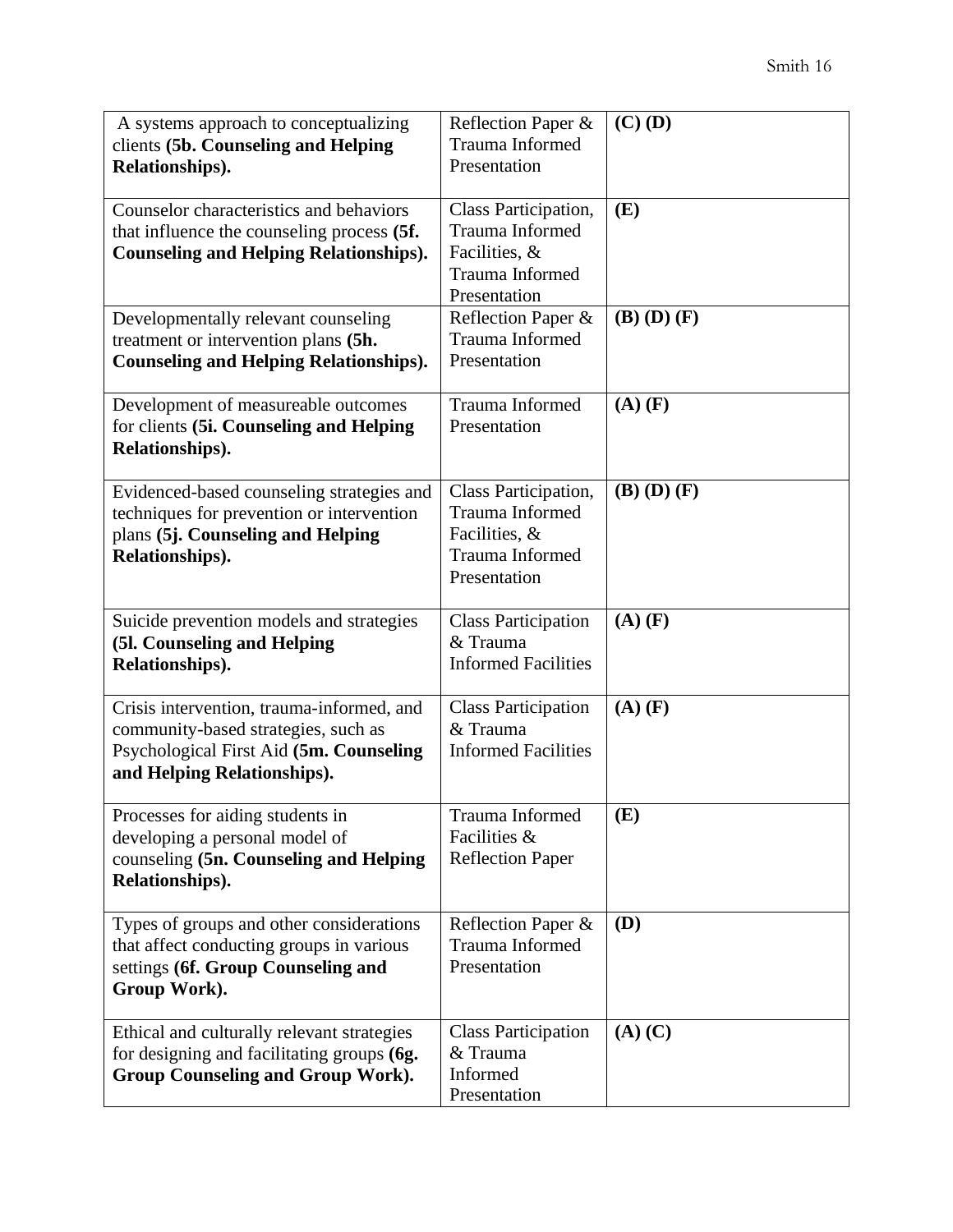| Procedures for assessing risk of<br>aggression or danger to others, self-<br>inflicted harm, or suicide (7c. Assessment<br>and Testing). | Trauma Informed<br>Facilities        | (F)         |
|------------------------------------------------------------------------------------------------------------------------------------------|--------------------------------------|-------------|
| Procedures for identifying trauma and<br>abuse and for reporting abuse (7d.<br><b>Assessment and Testing.</b>                            | Trauma Informed<br><b>Facilities</b> | $(B)$ $(F)$ |
| Use of assessments for diagnostic and<br>intervention planning purposes (7e.<br><b>Assessment and Testing).</b>                          | Trauma Informed<br><b>Facilities</b> | <b>(B)</b>  |
| Identification of evidence-based<br>counseling practices (8b. Research and<br>Evaluation).                                               | Trauma Informed<br>Presentation      | $(B)$ $(F)$ |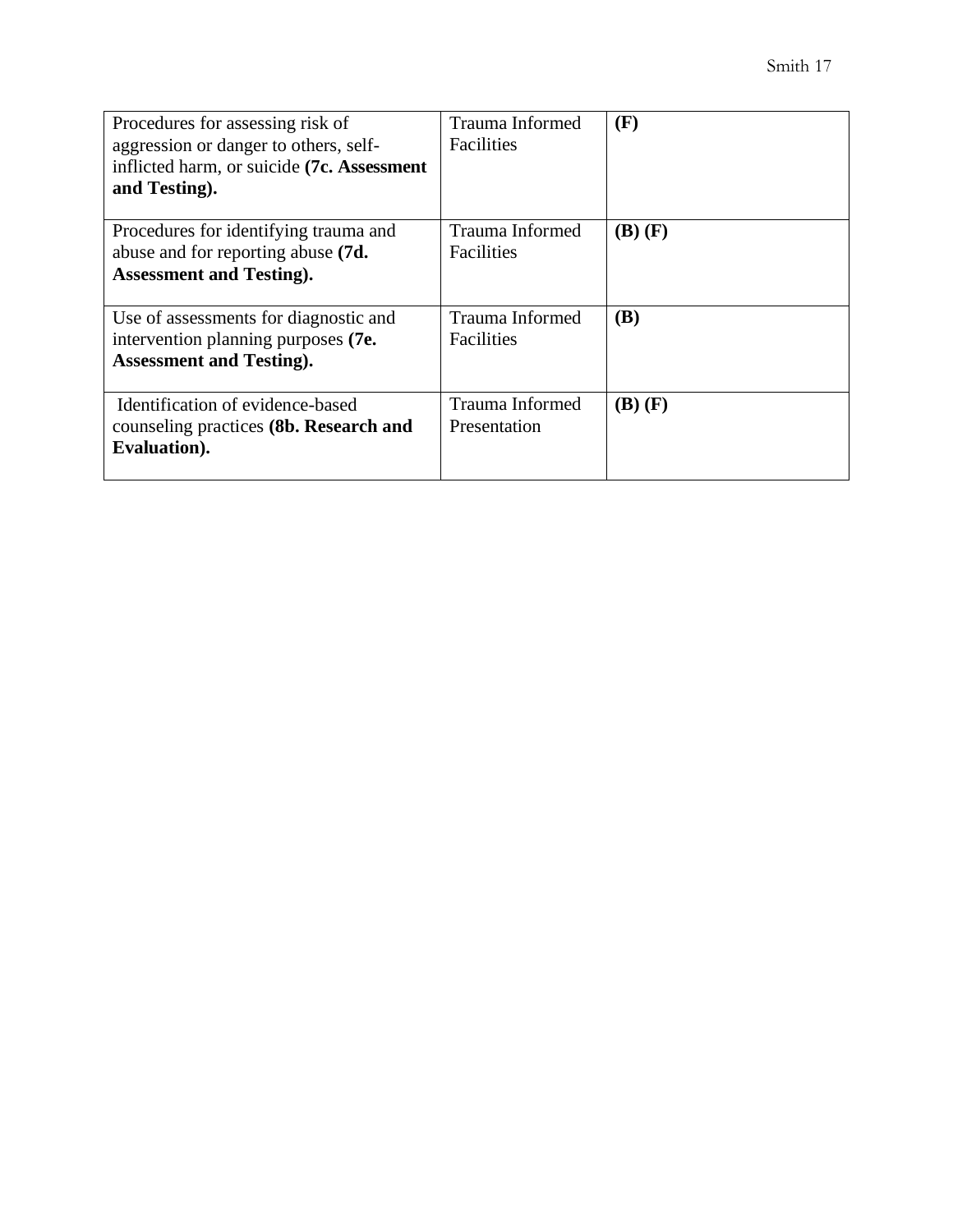| <b>CACREP Specialty Standards (Clinical</b>                                                                                                                                                                                                                           | <b>Assessment</b>                                                                         | <b>Student Learning Outcome</b> |
|-----------------------------------------------------------------------------------------------------------------------------------------------------------------------------------------------------------------------------------------------------------------------|-------------------------------------------------------------------------------------------|---------------------------------|
| <b>Mental Health Counseling)</b>                                                                                                                                                                                                                                      |                                                                                           |                                 |
| 1. Foundations                                                                                                                                                                                                                                                        |                                                                                           |                                 |
| B. Theories and models related to clinical<br>mental health counseling                                                                                                                                                                                                | Class Participation,<br>Trauma Informed<br>Facilities, Trauma<br>Informed<br>Presentation | (A)                             |
| D. Neurobiological and medical<br>foundation and etiology of addiction and<br>co-occurring disorders                                                                                                                                                                  | Trauma Informed<br>Presentation                                                           | <b>(B)</b>                      |
| E. Psychological tests and assessments<br>specific to clinical mental health<br>counseling                                                                                                                                                                            | Trauma Informed<br>Facilities                                                             | <b>(B)</b>                      |
| <b>2. Contextual Dimensions</b>                                                                                                                                                                                                                                       |                                                                                           |                                 |
| A. Roles and settings of clinical mental<br>health counselors                                                                                                                                                                                                         | Class Participation,<br>Trauma Informed<br>Facilities, Trauma<br>Informed<br>Presentation | (A)                             |
| B. Etiology, nomenclature, treatment,<br>referral, and prevention of mental and<br>emotional disorders                                                                                                                                                                | <b>Trauma Informed</b><br>Presentation                                                    | (A)                             |
| C. Mental health service delivery<br>modalities within the continuum of care,<br>such as inpatient, outpatient, partial<br>treatment and aftercare, and the mental<br>health counseling services networks                                                             | Trauma Informed<br>Facilities                                                             | $(A)$ $(C)$                     |
| D. Diagnostic process, including<br>differential diagnosis and the use of<br>current diagnostic classifications systems,<br>including the Diagnostic and Statistical<br>Manual of Mental Disorders (DSM) and<br>the International Classification of<br>Diseases (ICD) | Class Participation,<br>Trauma Informed<br>Presentation                                   | <b>(B)</b>                      |
| E. Potential for substance use disorders to<br>mimic and/or co-occur with a variety of<br>neurological, medical, and psychological<br>disorders                                                                                                                       | Class Participation,<br>Trauma Informed<br>Presentation                                   | $(B)$ $(C)$                     |
| F. Impact of crisis and trauma on<br>individuals with mental health diagnoses                                                                                                                                                                                         | Reflection Paper,<br>Trauma Informed<br>Presentation                                      | $(B)$ $(C)$                     |
| G. Impact of biological and neurological<br>mechanisms on mental health                                                                                                                                                                                               | <b>Class Participation</b>                                                                | $(B)$ $(C)$                     |
| J. Cultural factors relevant to clinical<br>mental health counseling                                                                                                                                                                                                  | <b>Reflection Paper</b>                                                                   | (C)                             |